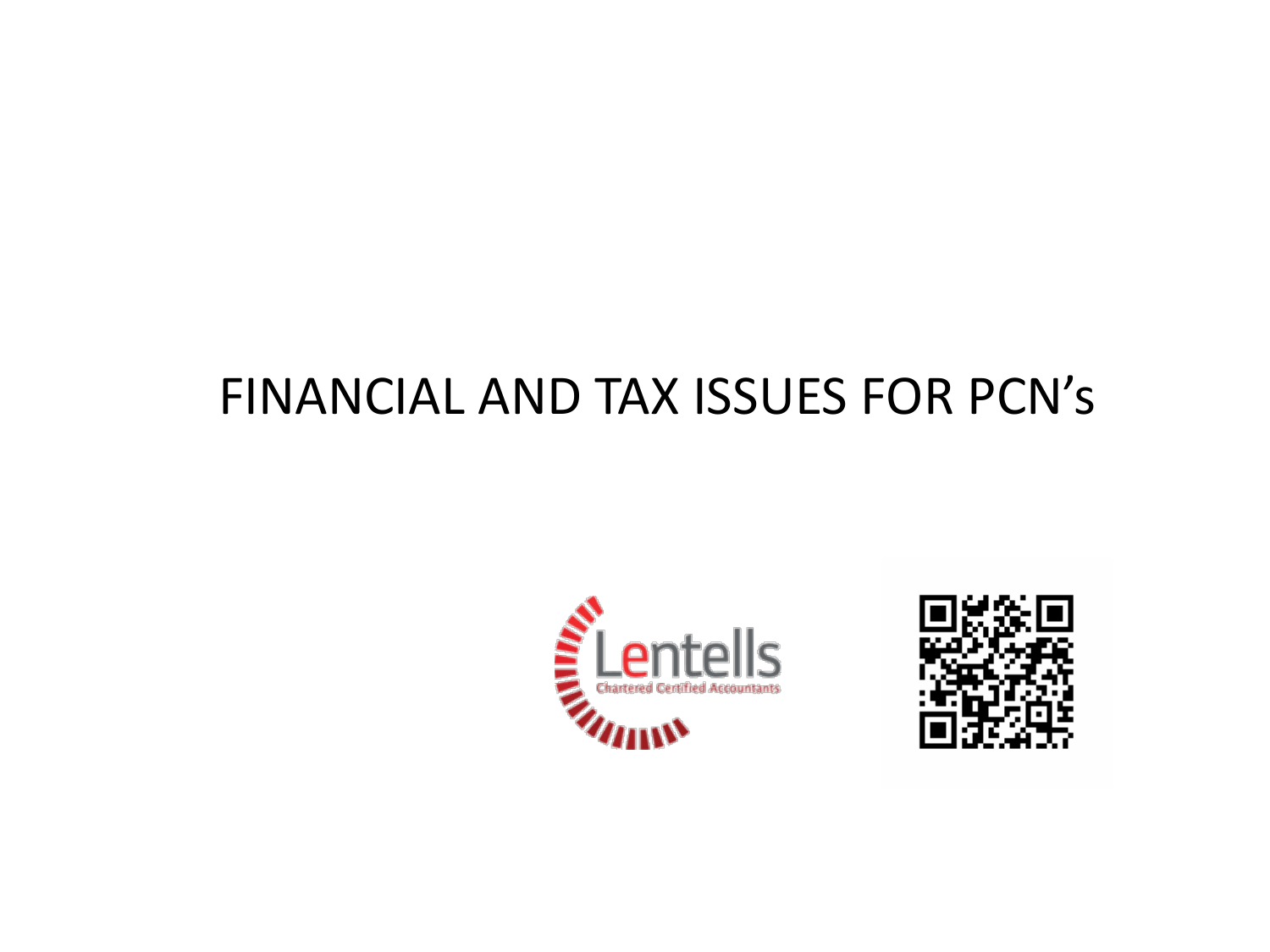## LENTELLS HEALTHCARE DIRECTORS

• Ed Paull FCCA



• Shirley Whittle FCCA



- Andrew Spear FCCA
- Jo Fursman FCCA
- Jane Jordan FCCA





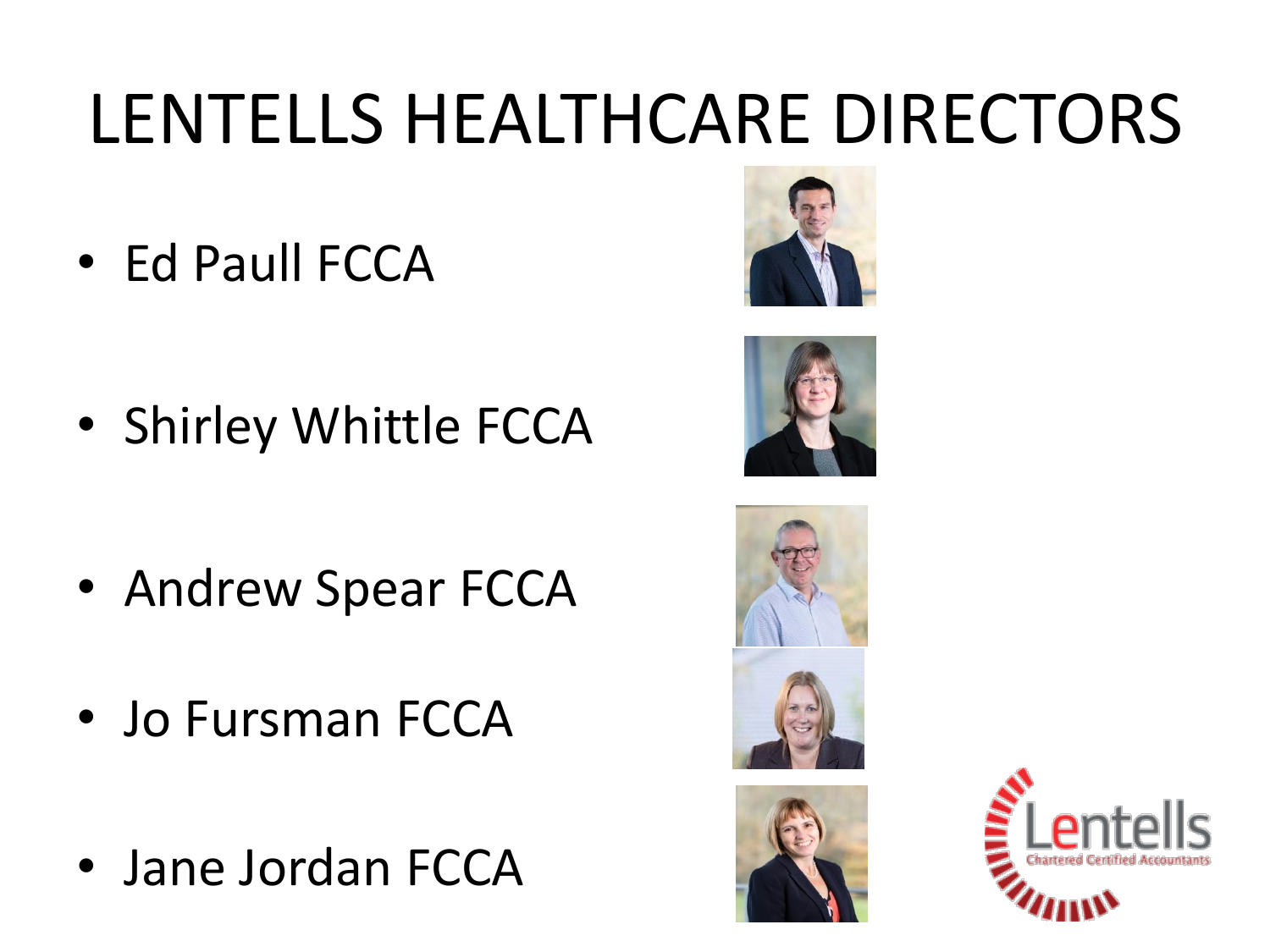#### LENTELLS HEALTHCARE TEAM

- Act for over 185 GP practices
- Throughout West Country & beyond
- Large team based in Chard

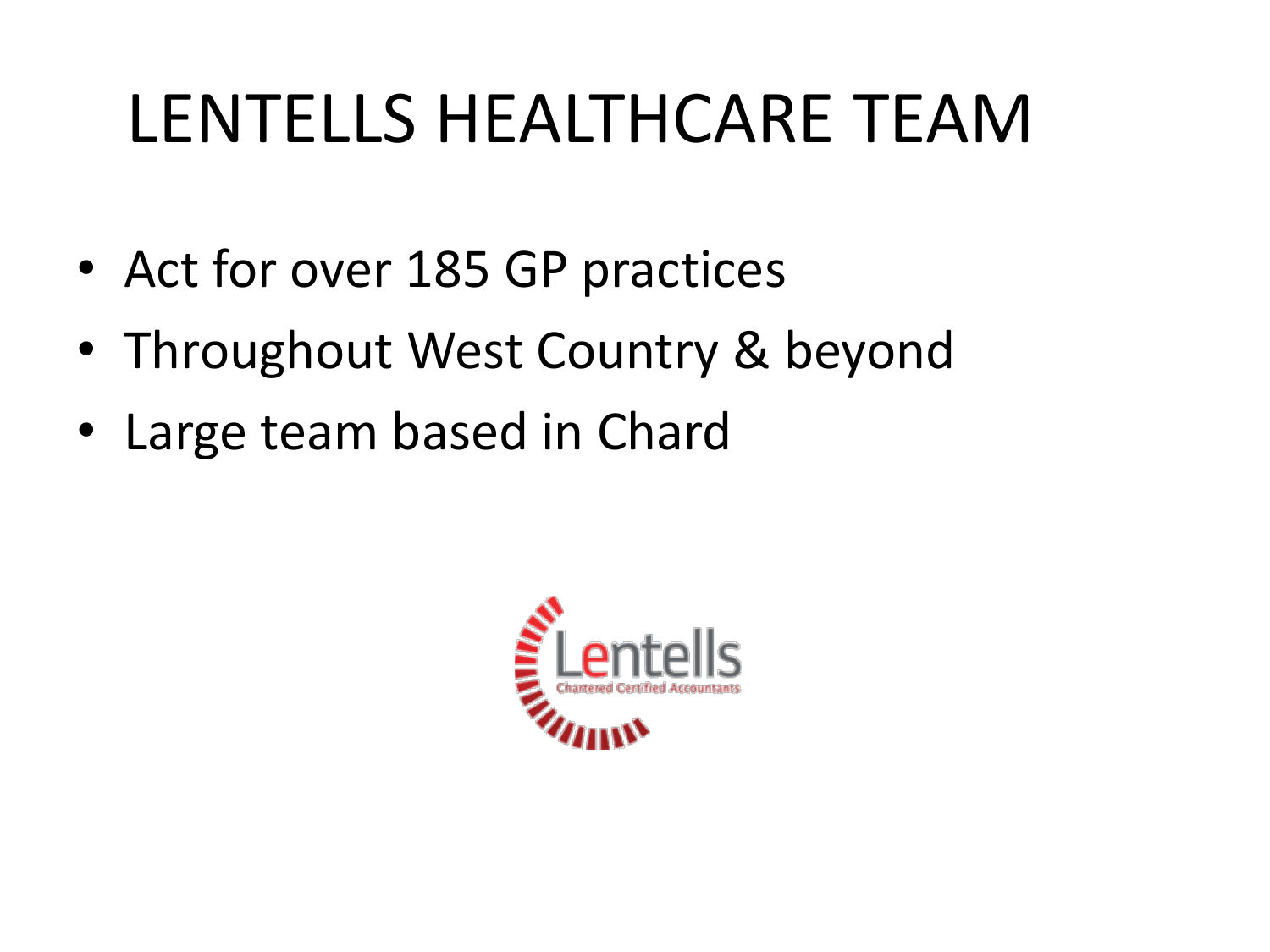## PCN DEADLINES

- 15/5/2019 PCN registration form to CCG
- 31/5/2019 CCG approval
- 30/6/2019 Sign PCN agreement and sign up to DES on CQRS
- 1/7/2019 Network contract starts
- DES to exist for at least 5 years

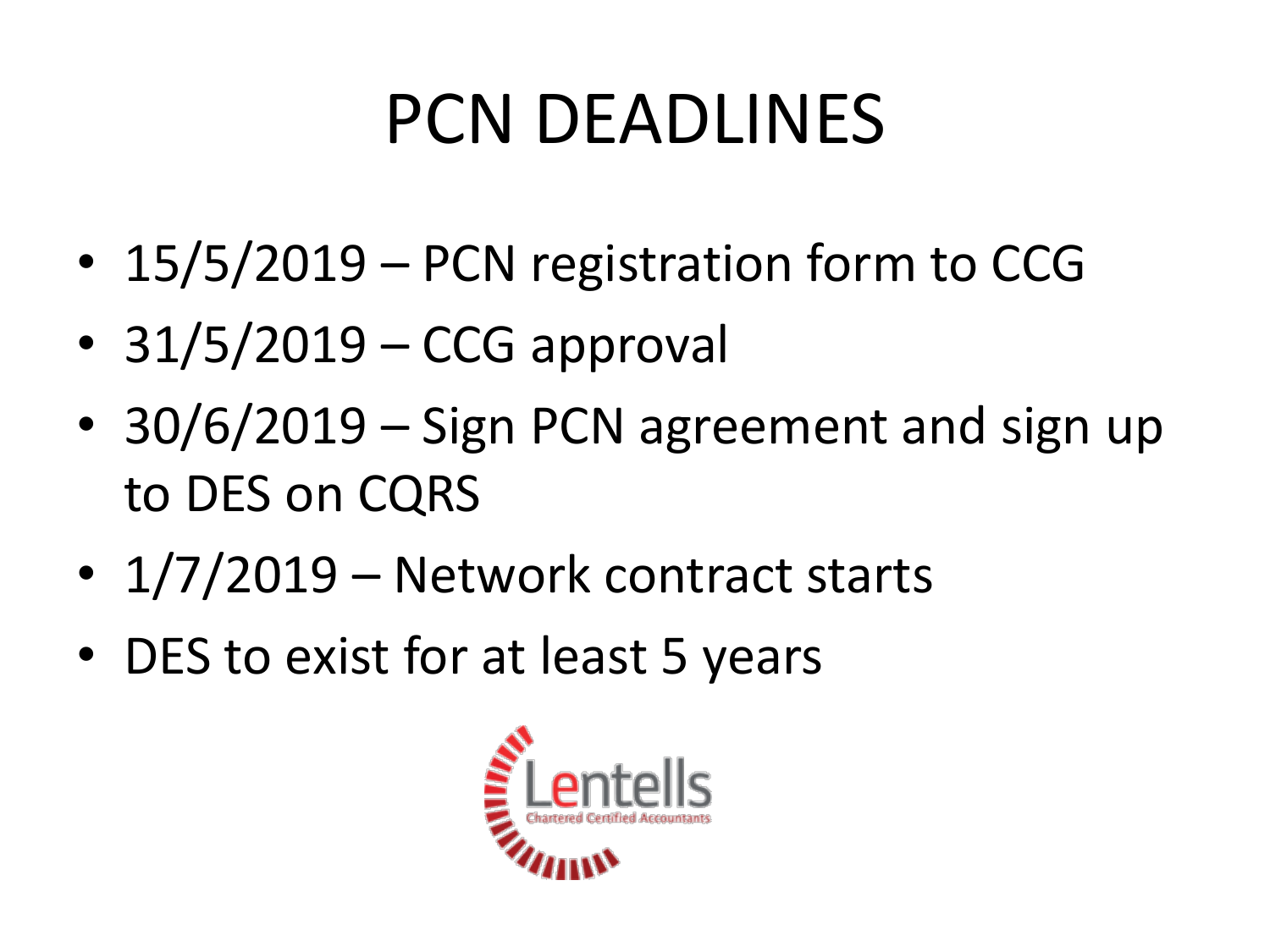## EXTENDED HOURS FUNDING

- Extended hours £1.45 pp
- Monthly in arrears
- Payment back to practices?

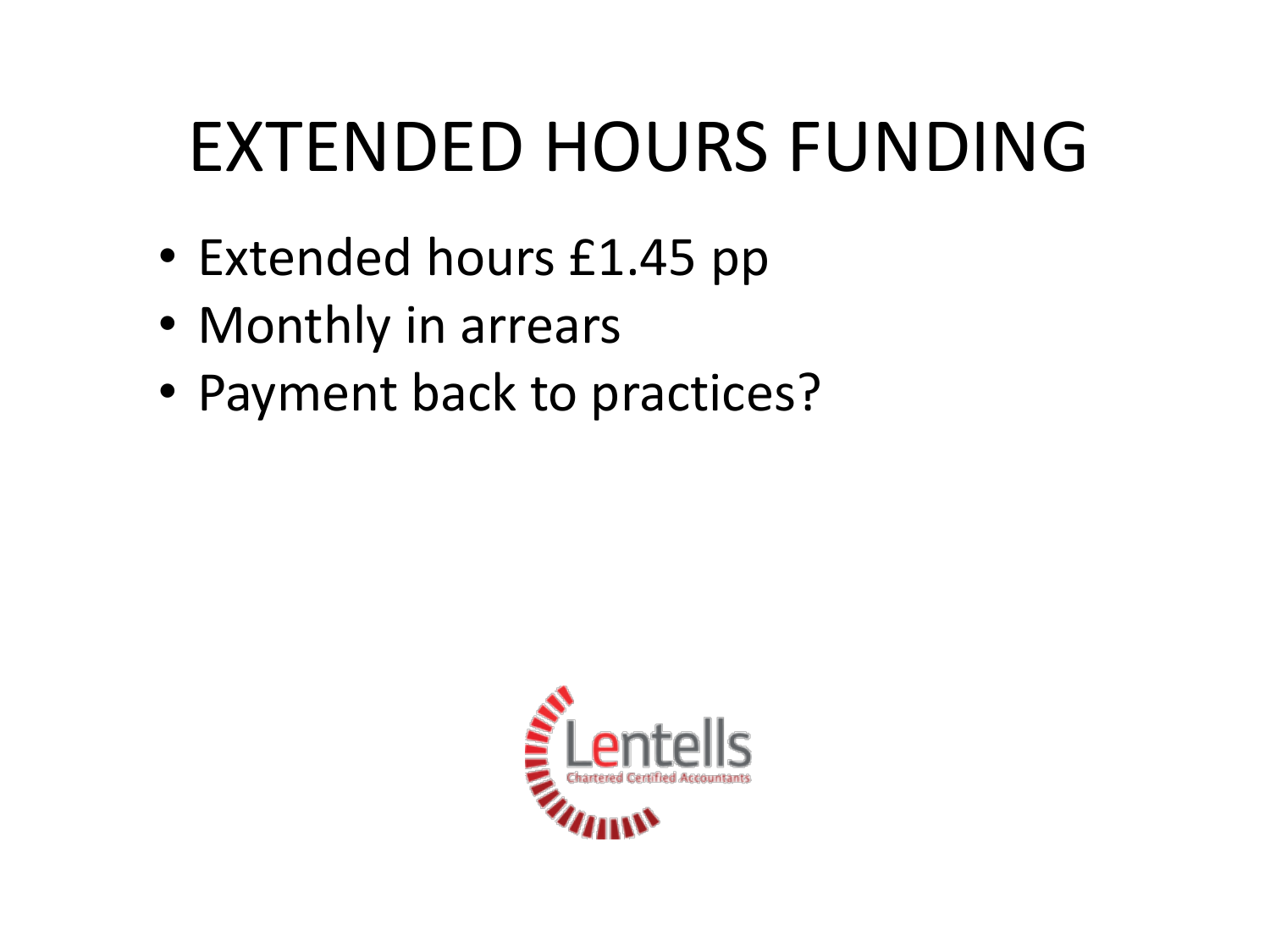## NETWORK ADMIN FUNDING

- £1.50 pp network admin
- Monthly in arrears from July
- First payment in July to cover April to 31 July
- Up to the PCN to decide how funds are used
- Cover additional costs?

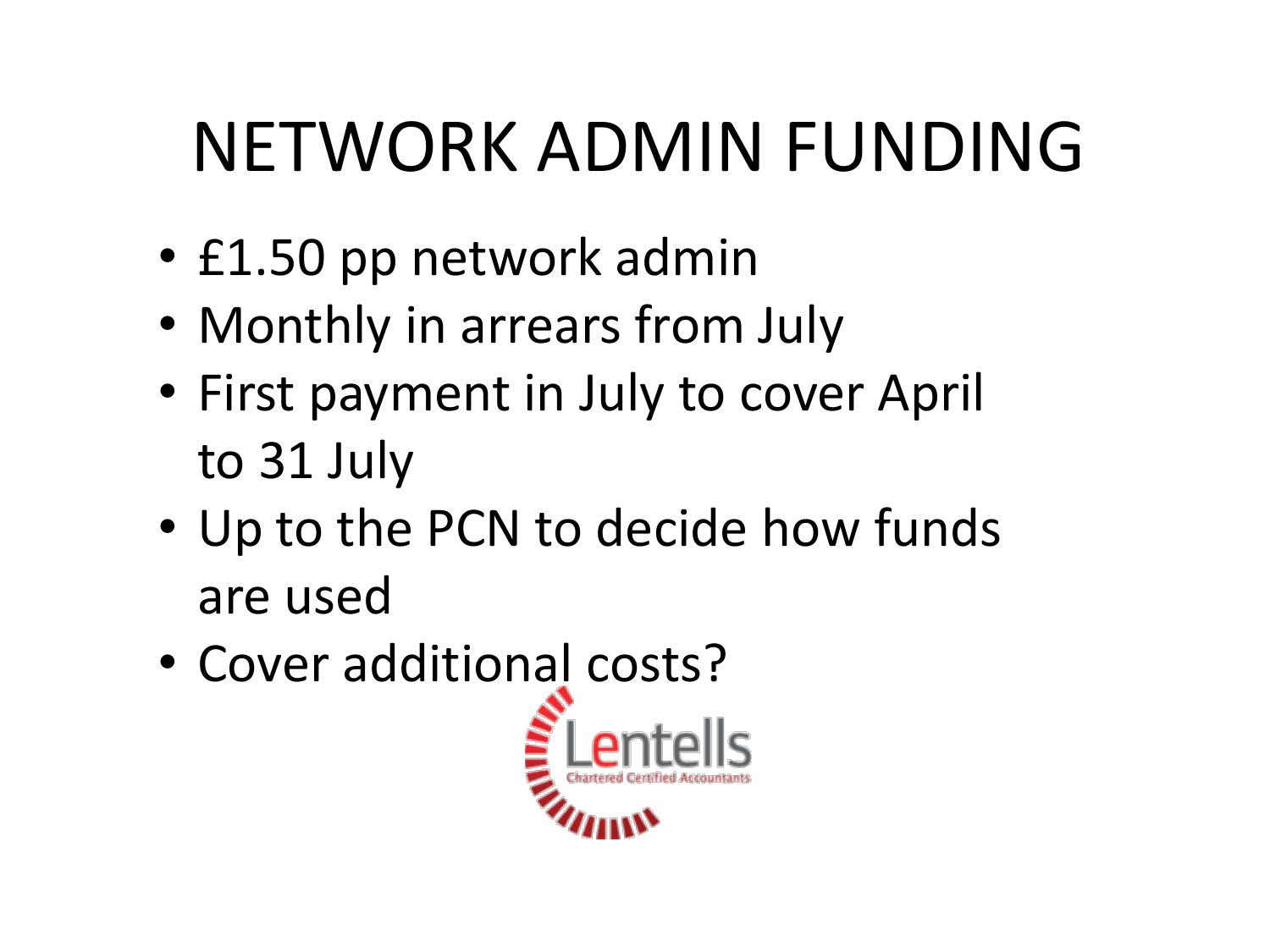## OTHER COSTS

- Staff salary shortfall
- Costs of staff not reimbursable in 2019/2020
- Staff training, subscriptions, travel etc.
- Lead practice admin compensation
- Lead practice small to larger employer impact

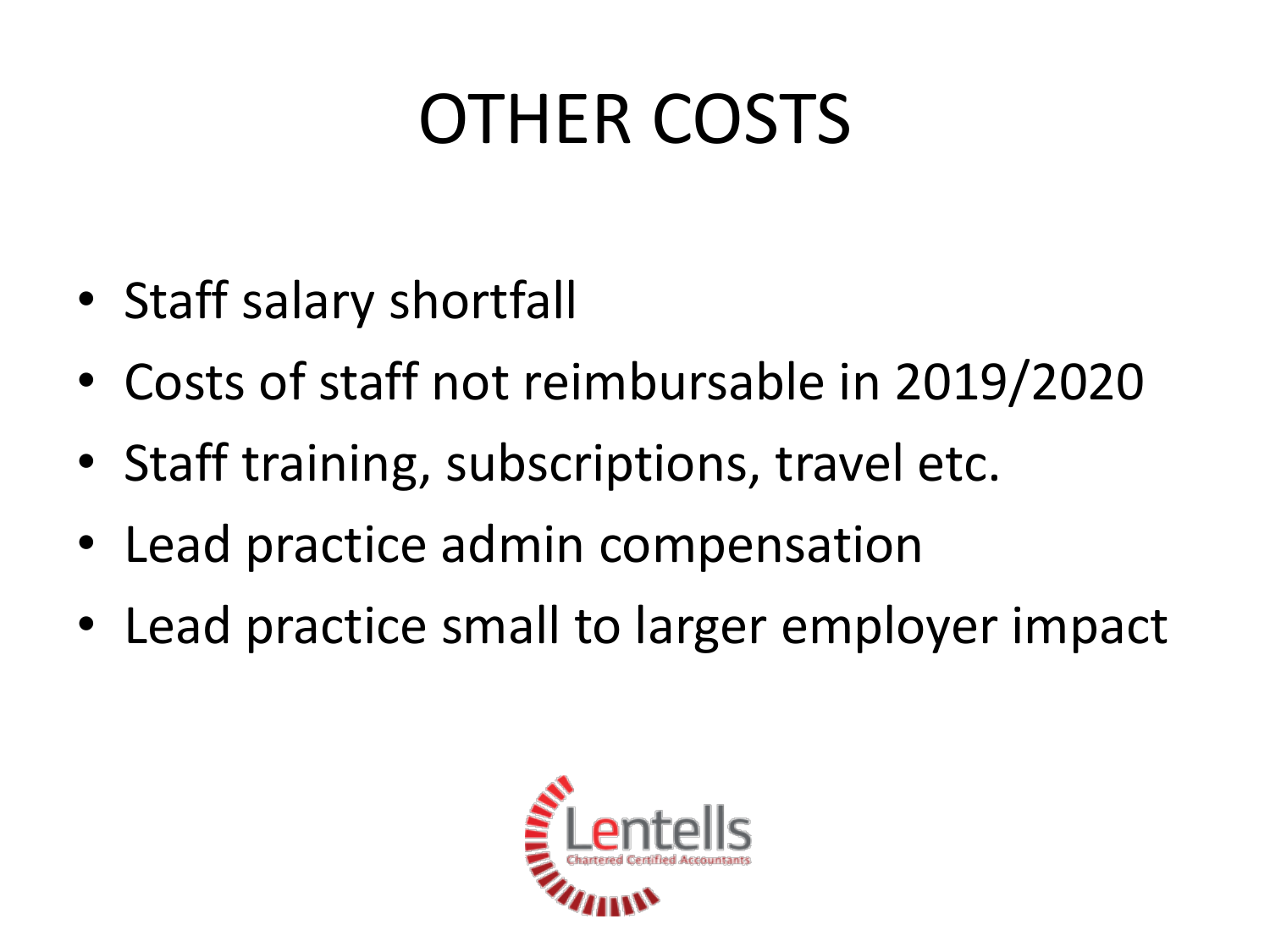# OTHER COSTS (2)

- Legal and accountancy
- Bank charges
- $\bullet$  IT
- Meeting fees
- Accommodation costs

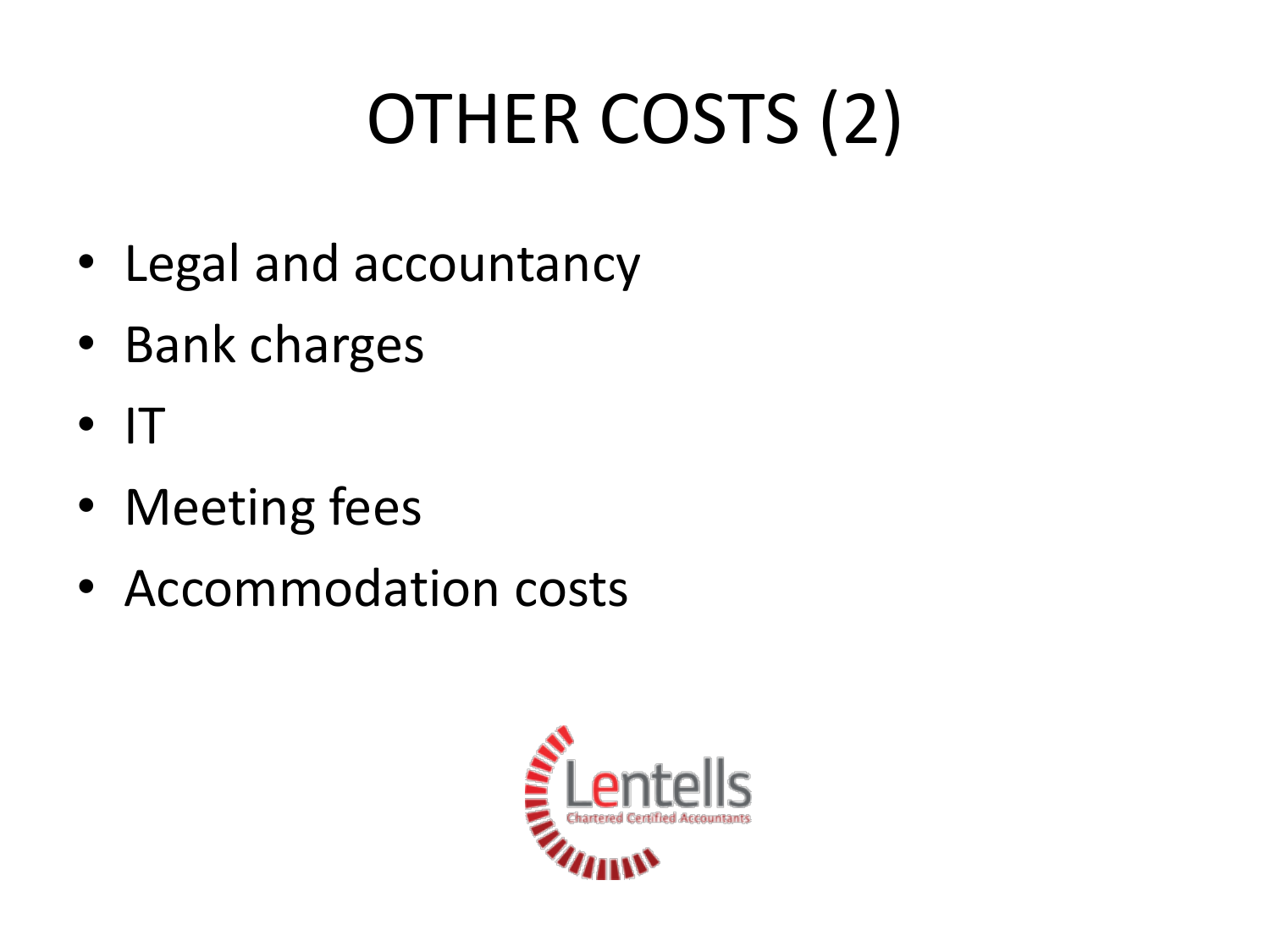## CLINICAL DIRECTOR FUNDING

- Clinical director 51.4p pp
- Paid monthly in arrears from July
- Pensionable income
- Payment to the clinical director

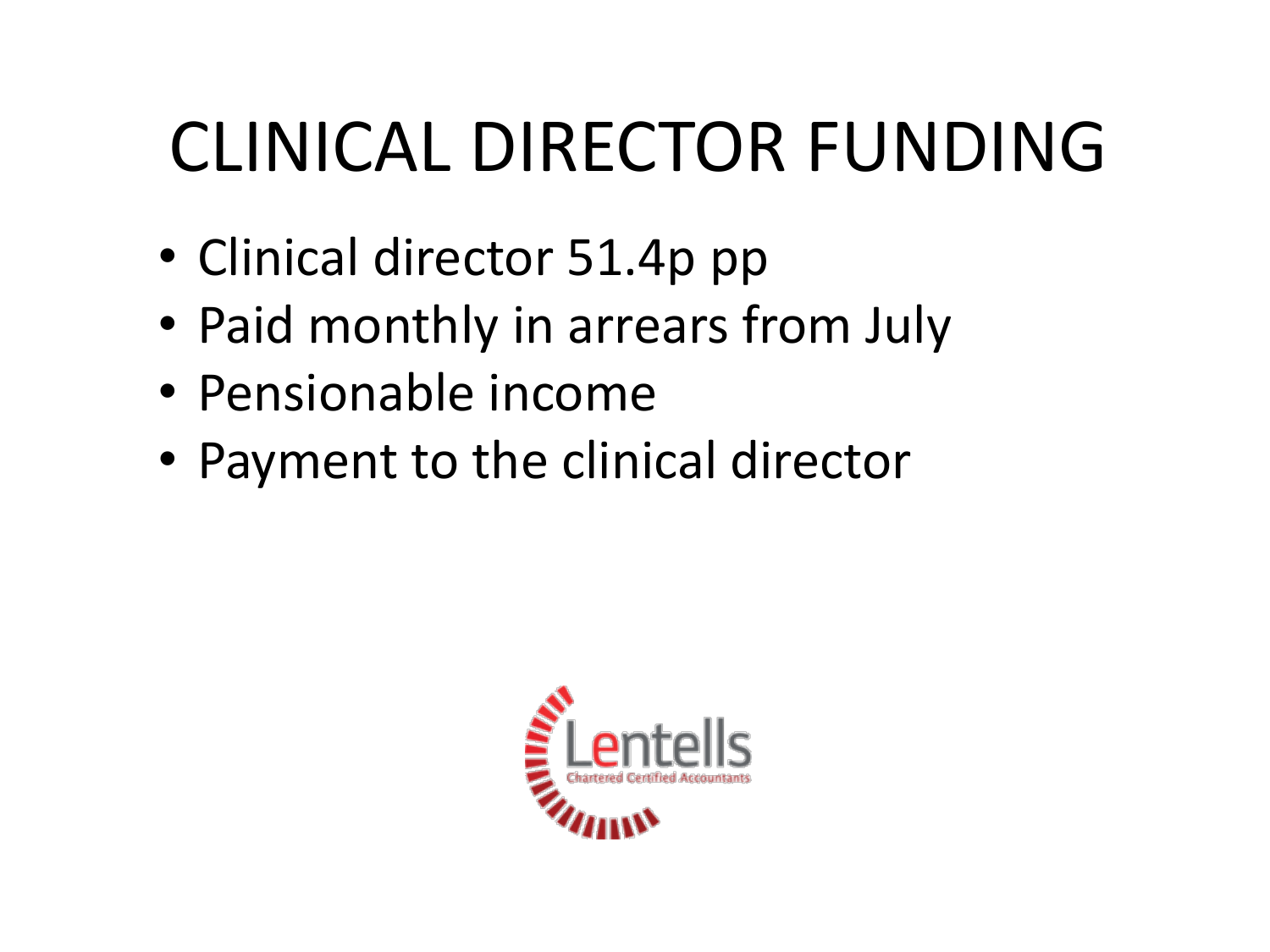## PCN STAFF FUNDING

- Year 1 max reimbursement for cl pharmacist and social prescriber the same for each PCN
- Year 2 Expected to be based on £ per weighted patient
- Submit monthly claim for reimbursement

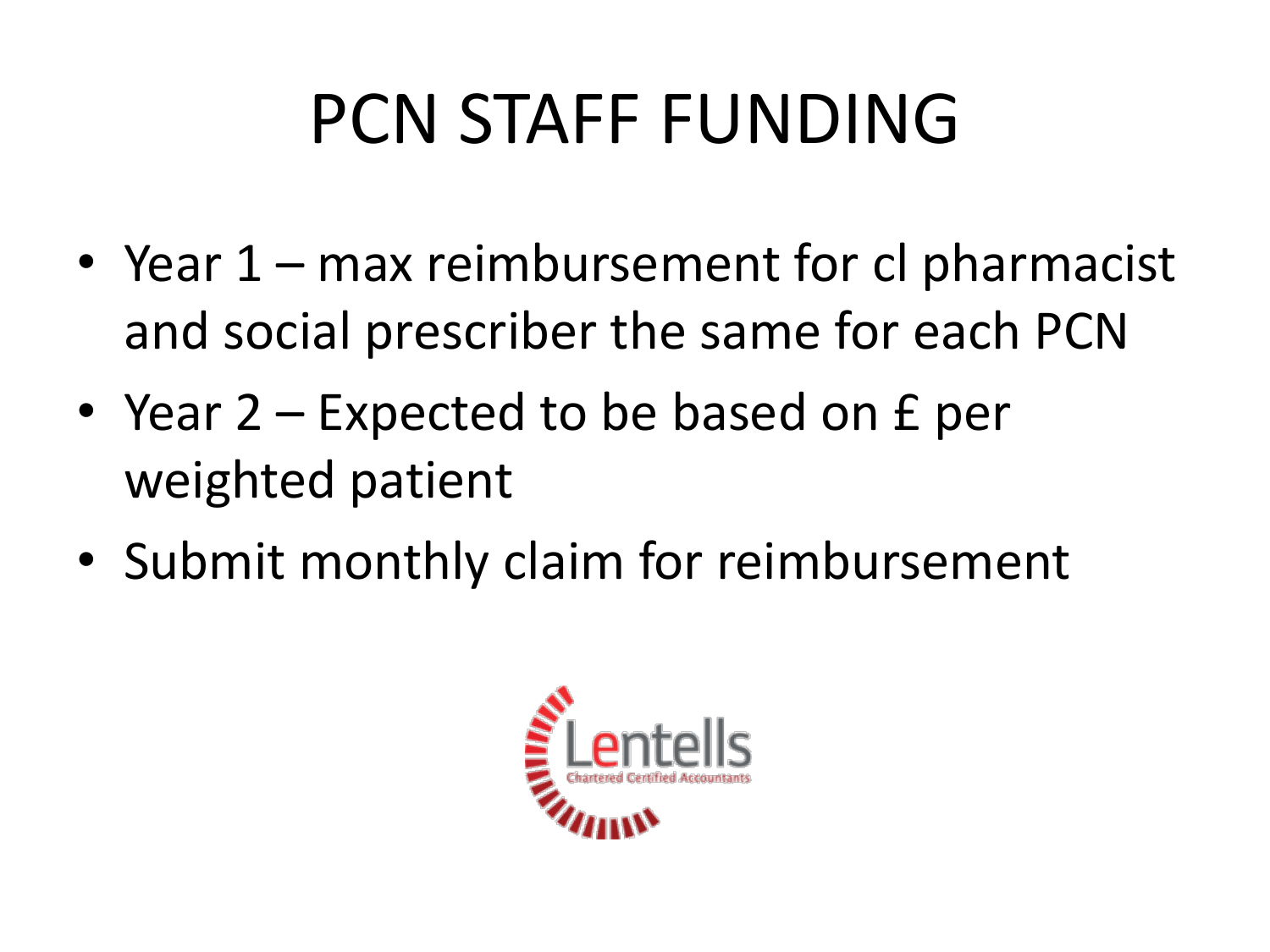#### PCN STAFFING

Additionality based on 31/3/2019 except:

- Cl pharmacist already employed via GP or Care Homes scheme
- Transfer by 30/9/19 if in GP scheme

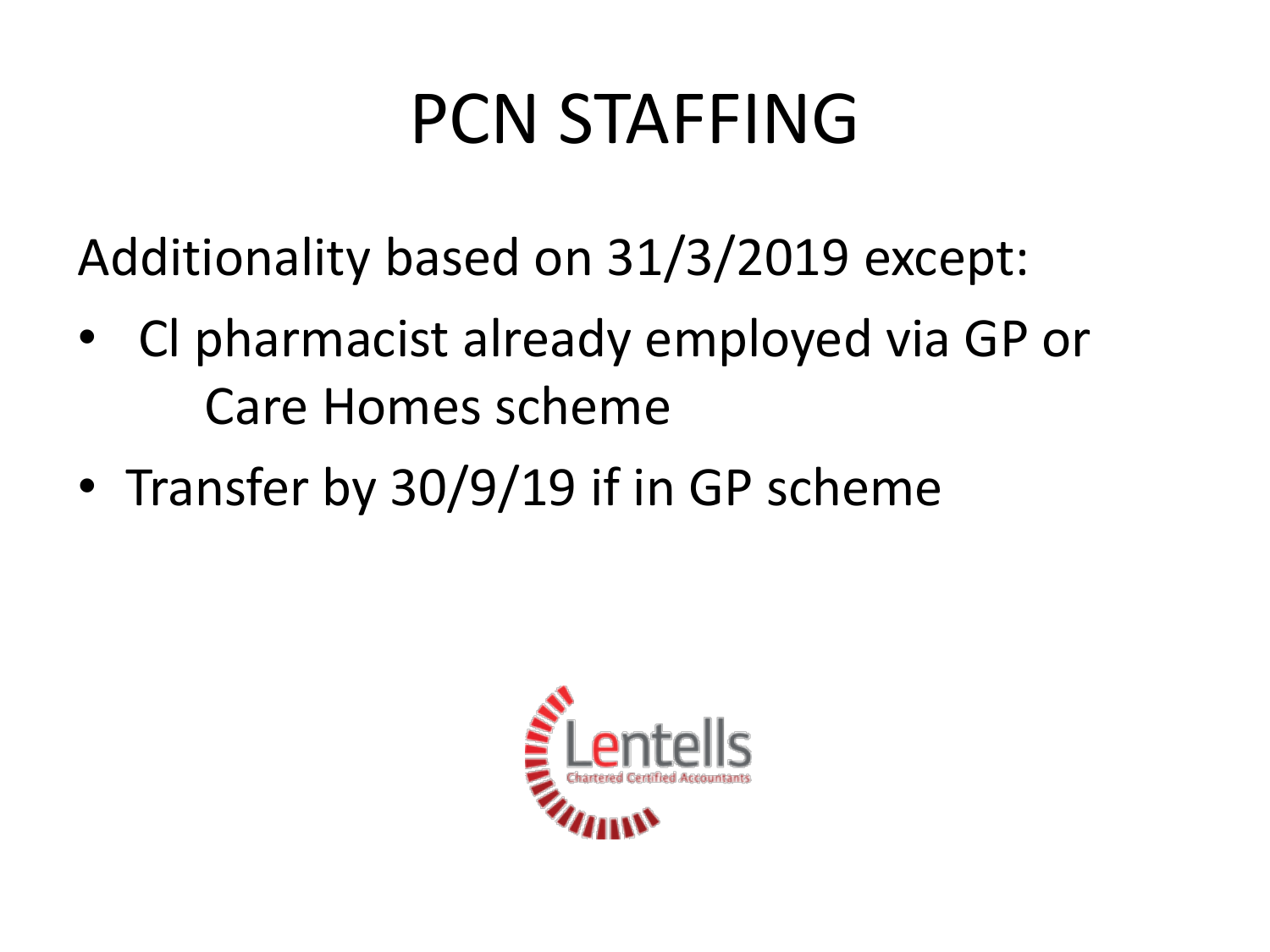## PCN STAFFING (CONT.)

- Potential to substitute Cl pharmacist/social prescribers with CCG approval if:
	- Cannot recruit or
	- Existing workforce in place
- Staff in future years to include physiotherapists, physician associates and paramedics

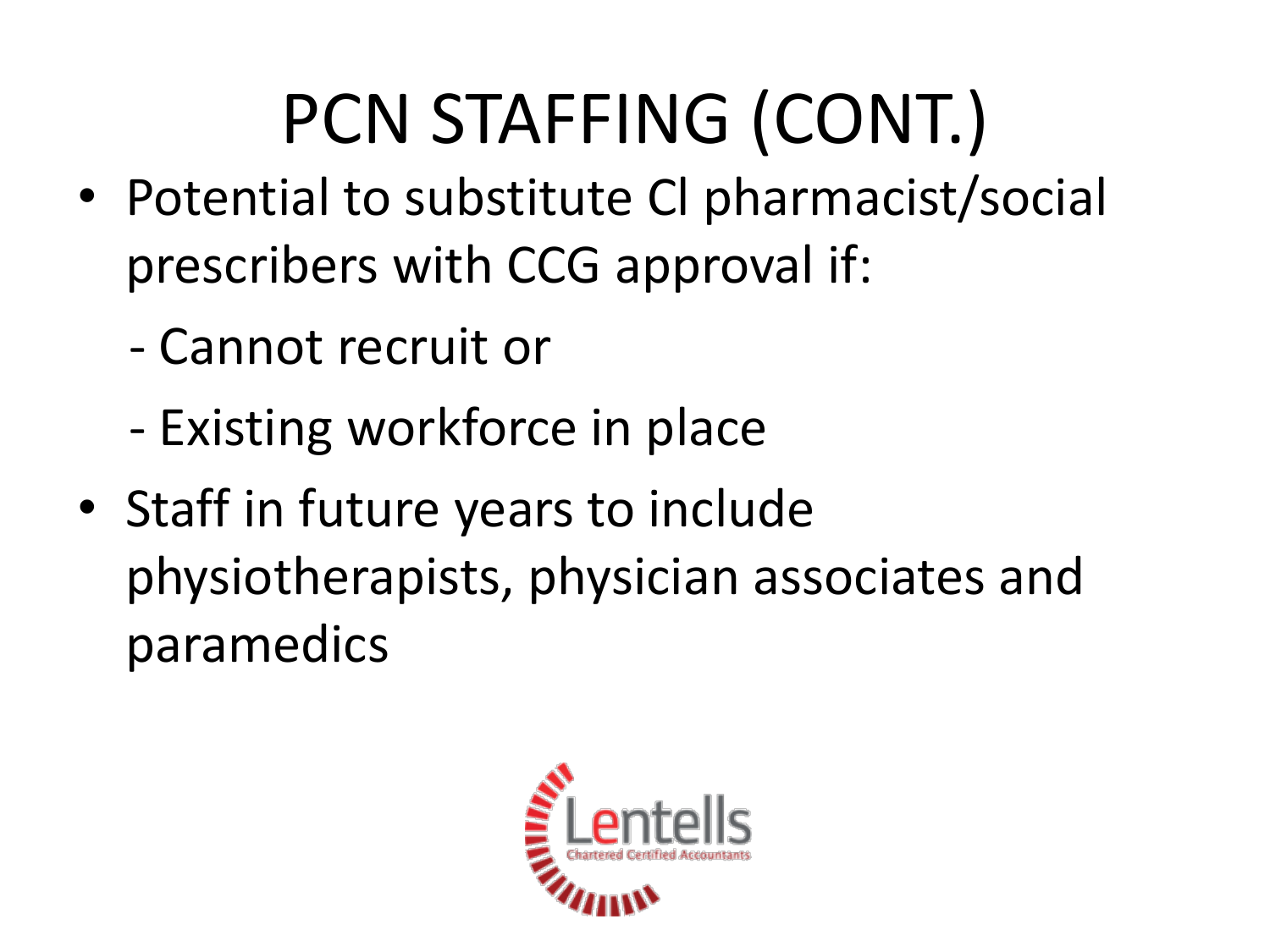## OTHER EMPLOYMENT ISSUES

- Recruitment issues
- Who will manage staff?
- How to utilise staff
- Reduced SMP recovery if move from small to large employer

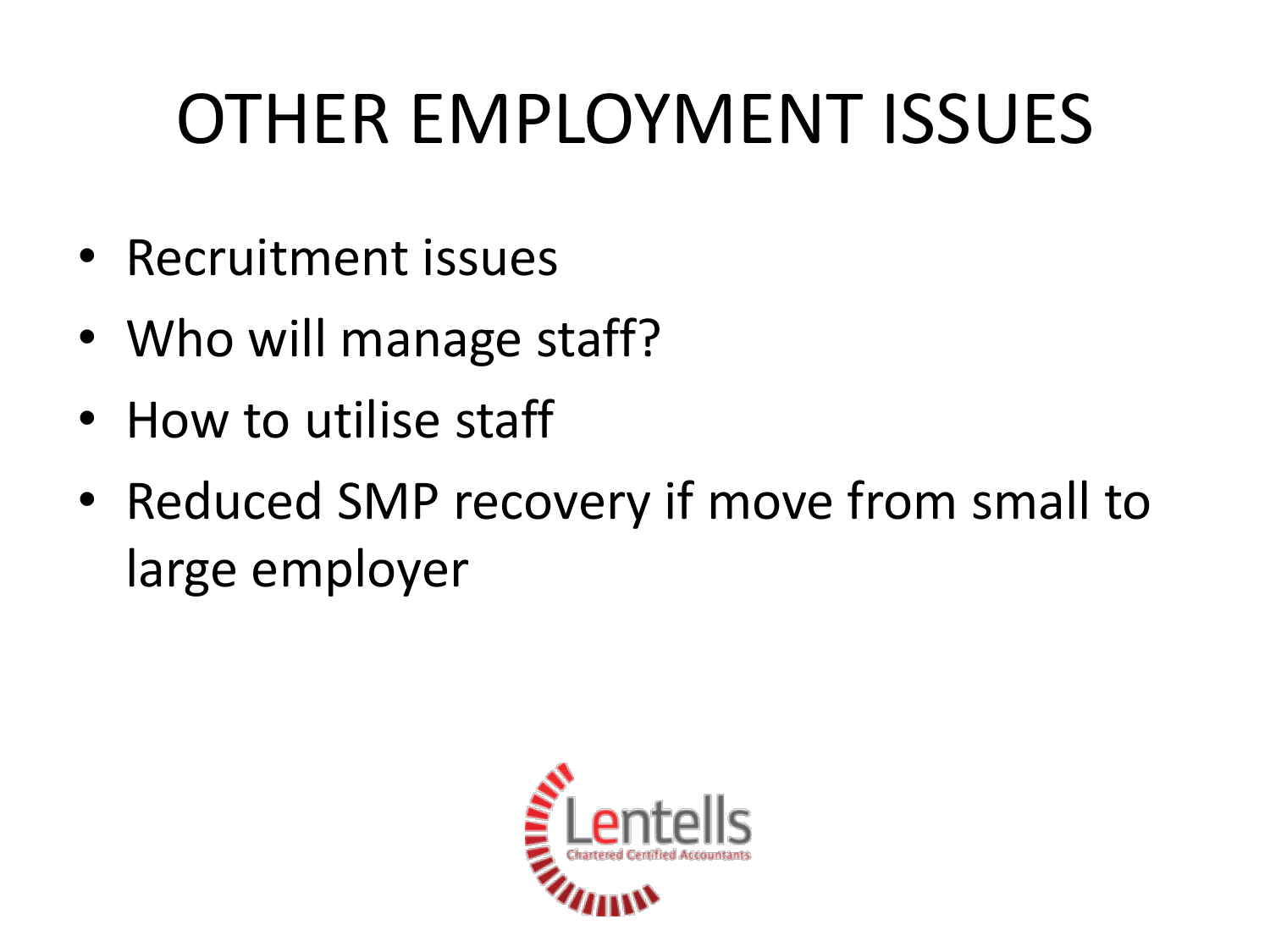## VAT ISSUES

- Ideally lead/nominated practice should not be VAT registered
- VAT threshold currently £85,000
- Network agreement to state funds held "on trust" for **PCN**
- Beware supply of staff is vatable unless healthcare exemption applies (will not cover social prescribers)
- Reimburse exact costs
- Any admin charge is vatable

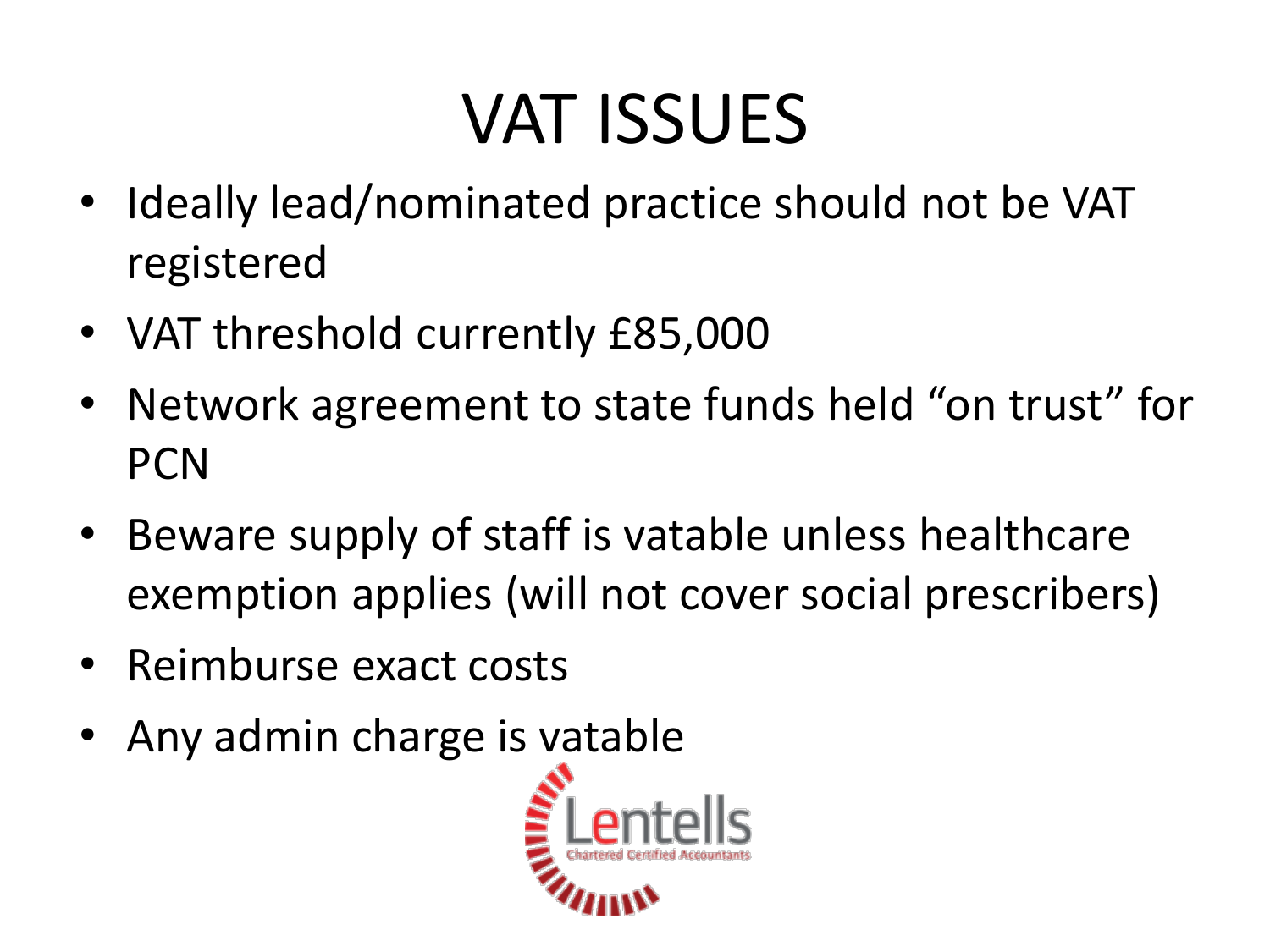## DEALING WITH THE MONEY

- Nominate lead practice
- Open bank account keep separate to main practice funds
- Account for and report to members
- Use spreadsheet or separate accounts package
- Accounts not required by HMRC
- Share of gross income and expenditure to be reported in each practice's accounts

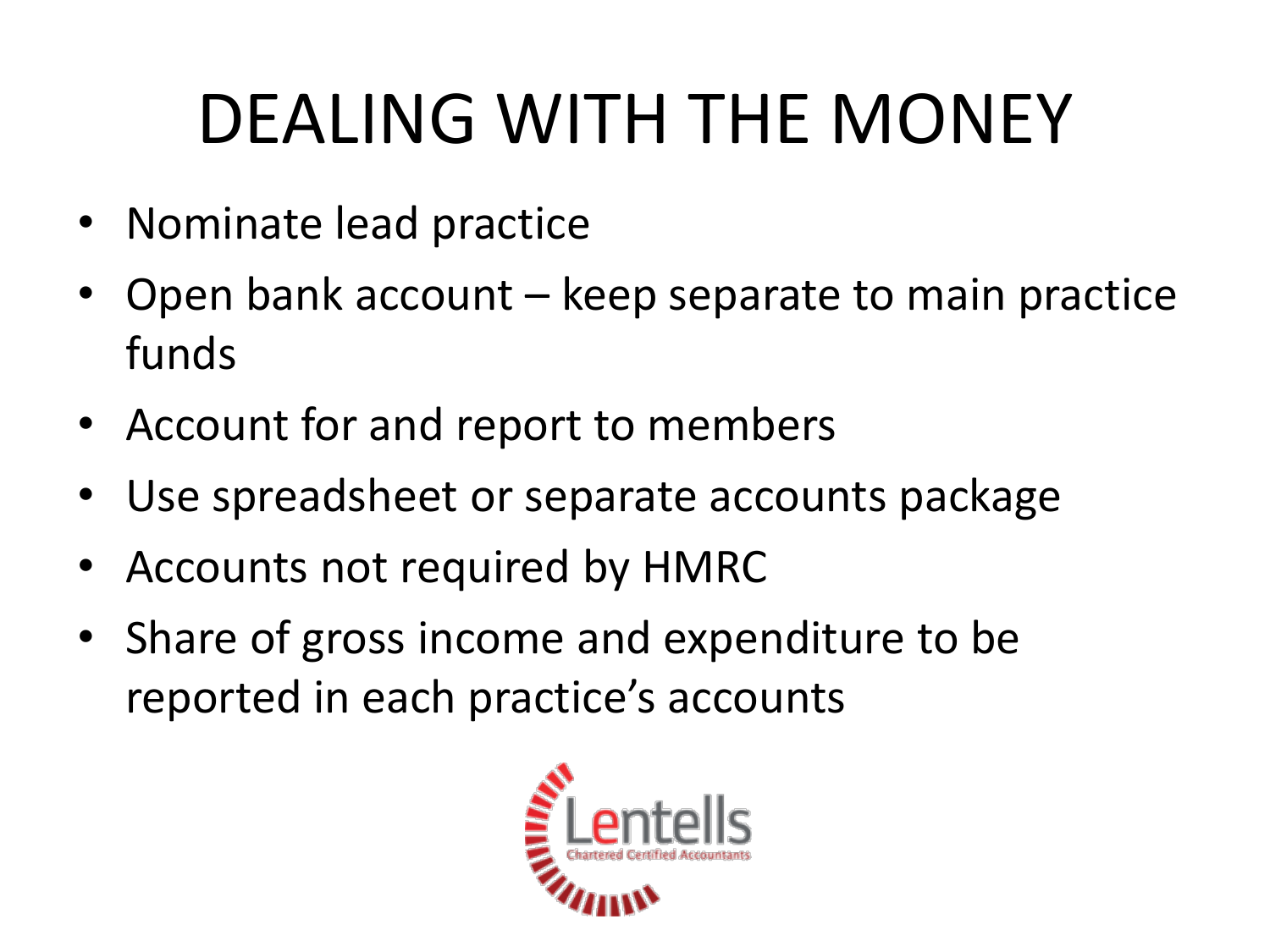#### FUTURE NETWORK FUNDING

|                                                                | 2019/2020 | 2020/2021 | 2021/2022 | 2022/2023 | 2023/2024 |
|----------------------------------------------------------------|-----------|-----------|-----------|-----------|-----------|
| Network funding                                                | £90m      | £90m      | £91m      | E91m      | £92m      |
| <b>Clinical Director</b>                                       | £31m      | E42m      | E43m      | £44m      | £45m      |
| <b>Additional roles</b>                                        | £110m     | £257m     | £415m     | £634m     | £891m     |
| <b>Extended hours</b>                                          | £66m      | £87m      | £87m      | £87m      | £87m      |
| Improved access                                                |           |           | £367m     | £376m     | £385m     |
| Investment and<br>Impact fund                                  |           | £75m      | £150m     | £225m     | £300m     |
| <b>Total PCN</b><br>funding                                    | £296m     | £552m     | £1,153m   | £1,457m   | £1,799m   |
| Figures taken From BMA<br>investment and<br>evolution document |           |           |           |           |           |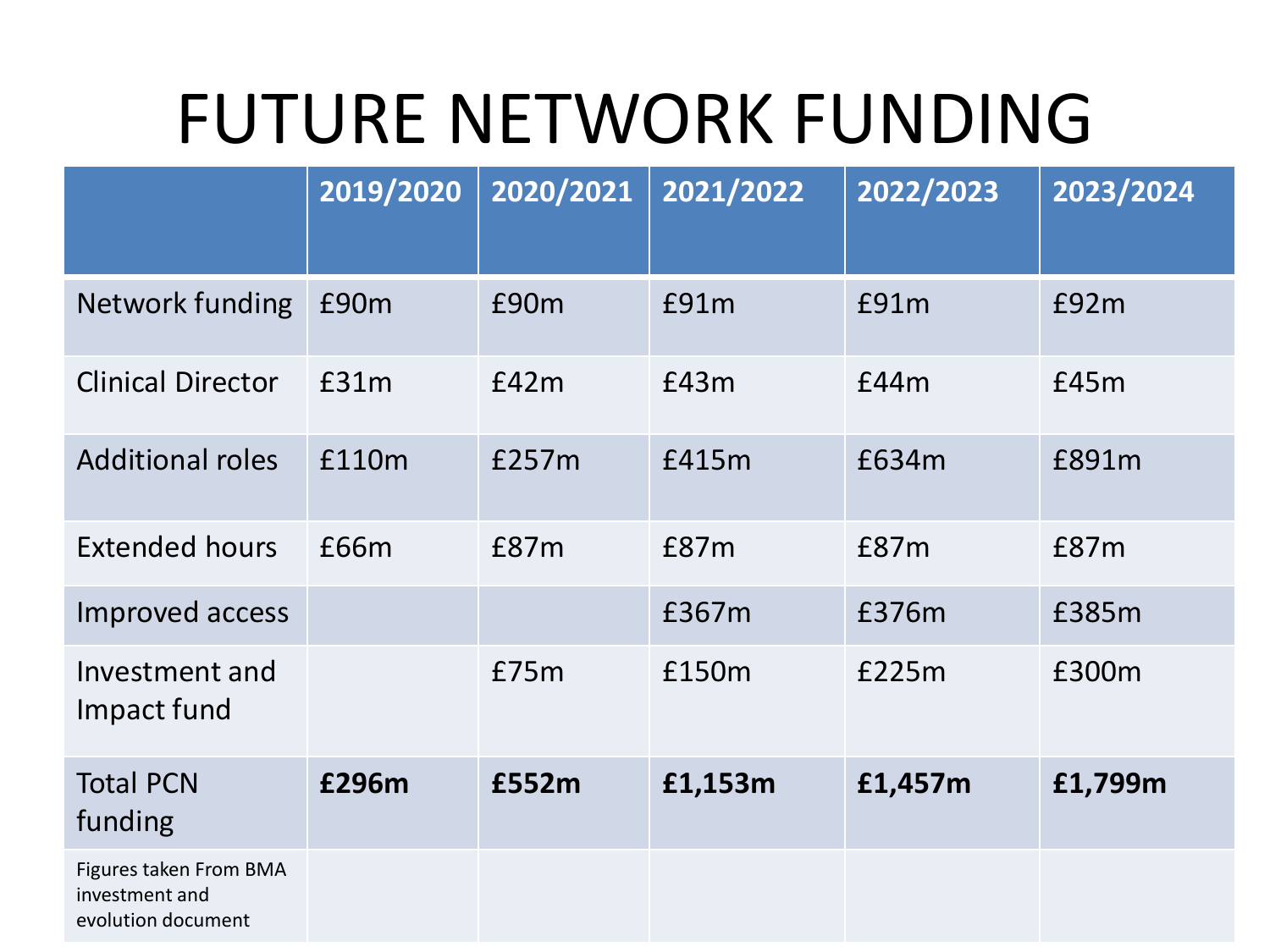#### WORKFORCE AND SERVICES

|           | <b>Workforce</b>                                             | <b>Service specification</b>                                                                                                                                     |
|-----------|--------------------------------------------------------------|------------------------------------------------------------------------------------------------------------------------------------------------------------------|
| 2019/2020 | <b>Clinical pharmacist</b><br>Social prescriber              | No formal specifications                                                                                                                                         |
| 2020/2021 | Advanced practice<br>physiotherapist<br>Physician associates | Structured medications review and optimisation<br>Enhanced health in care homes<br>Anticipatory care, personalised care and supporting<br>early cancer diagnosis |
| 2021/2022 | <b>Advanced Paramedic</b><br><b>Practitioners</b>            | CVD prevention and diagnosis<br><b>Tackling Neighbourhood Inequalities</b>                                                                                       |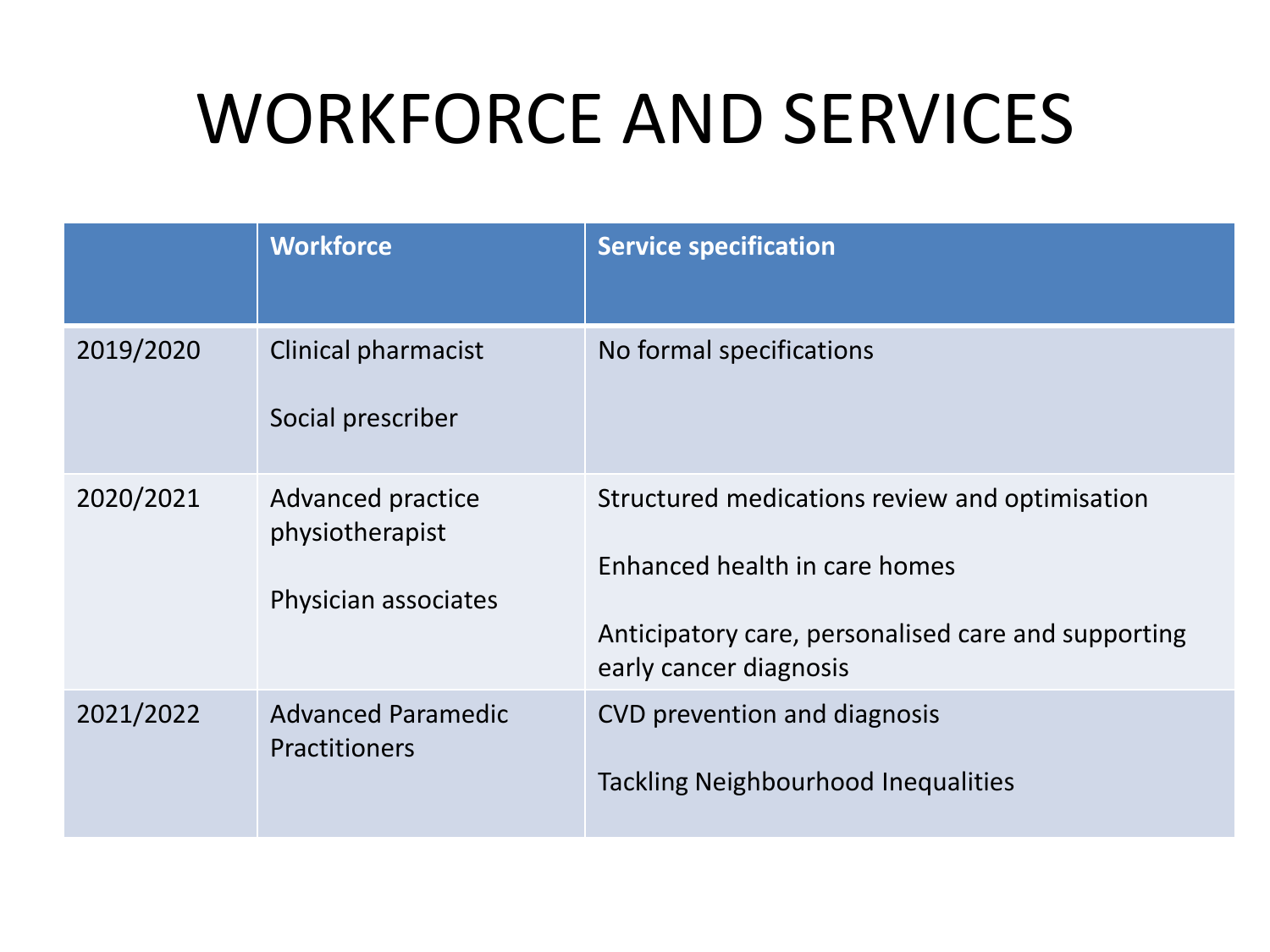#### ANY QUESTIONS?

Ed Paull  $-$  [ed.paull@lentells.co.uk](mailto:ed.paull@lentells.co.uk) Shirley Whittle - [shirley.whittle@lentells.co.uk](mailto:shirley.whittle@lentells.co.uk)

[www.lentells.co.uk](http://www.lentells.co.uk/)

Tel – 01460 64441